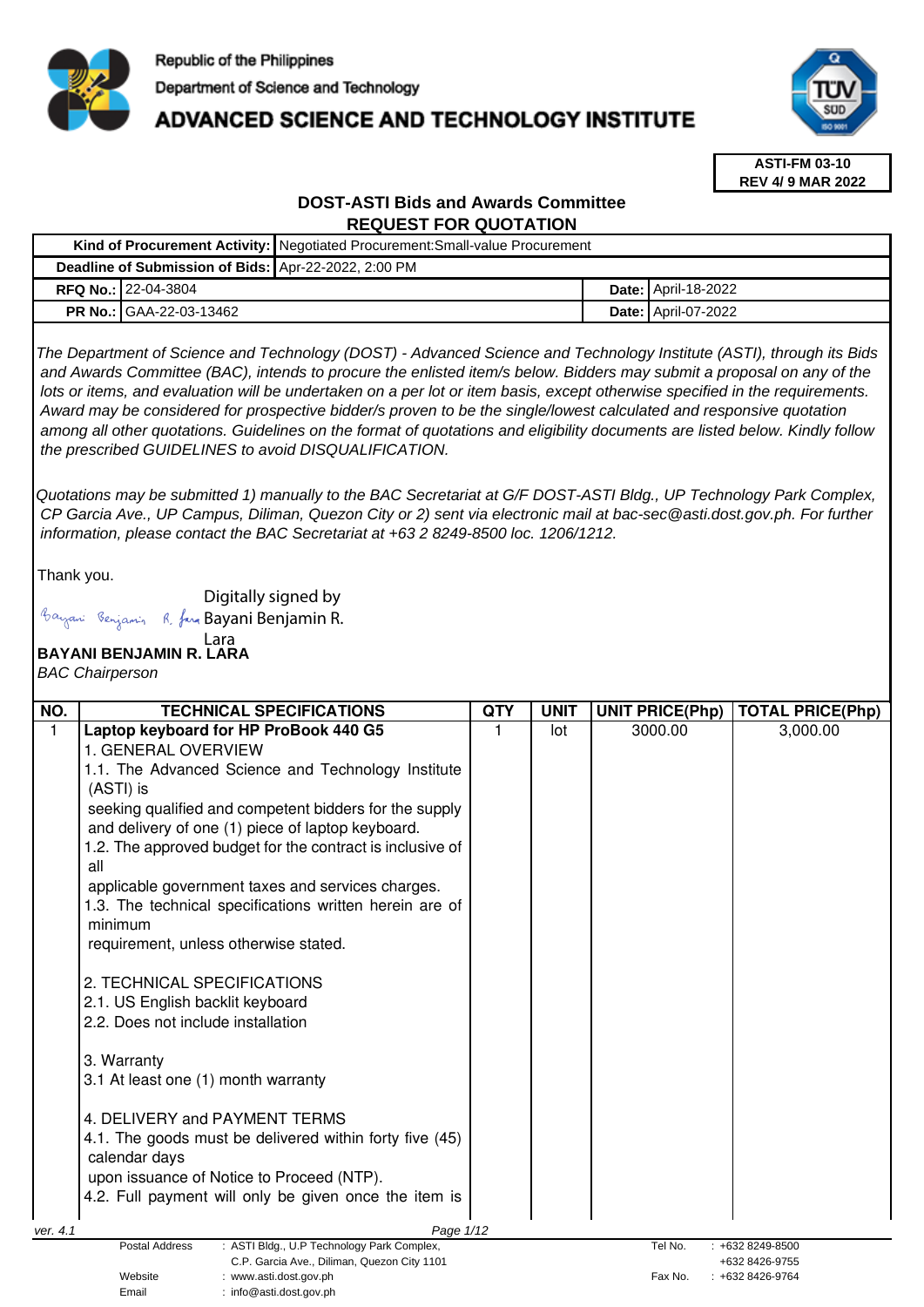|                | completely<br>delivered, inspected, and accepted by the End User.<br>No payment<br>shall be made for the supplies and materials not yet<br>delivered<br>under this contract                                                                                                                                                                                                                                                                                                                                                                                                                                                                                                                                                                                                                                                                                                                                                                                                                                                                                  |              |     |          |           |
|----------------|--------------------------------------------------------------------------------------------------------------------------------------------------------------------------------------------------------------------------------------------------------------------------------------------------------------------------------------------------------------------------------------------------------------------------------------------------------------------------------------------------------------------------------------------------------------------------------------------------------------------------------------------------------------------------------------------------------------------------------------------------------------------------------------------------------------------------------------------------------------------------------------------------------------------------------------------------------------------------------------------------------------------------------------------------------------|--------------|-----|----------|-----------|
| $\overline{2}$ | Laptop keyboard for Lenovo ThinkPad L380<br>1. GENERAL OVERVIEW<br>1.1. The Advanced Science and Technology Institute<br>(ASTI) is<br>seeking qualified and competent bidders for the supply<br>and delivery of one (1) piece of laptop keyboard.<br>1.2. The approved budget for the contract is inclusive of<br>all<br>applicable government taxes and services charges.<br>1.3. The technical specifications written herein are of<br>minimum<br>requirement, unless otherwise stated.<br>2. TECHNICAL SPECIFICATIONS<br>2.1. US English backlit keyboard<br>2.2. Does not include installation<br>3. Warranty<br>3.1. At least one (1) month warranty<br>4. DELIVERY and PAYMENT TERMS<br>4.1. The goods must be delivered within forty five (45)<br>calendar days<br>upon issuance of Notice to Proceed (NTP).<br>4.2. Full payment will only be given once the item is<br>completely<br>delivered, inspected, and accepted by the End User.<br>No payment<br>shall be made for the supplies and materials not yet<br>delivered<br>under this contract. | $\mathbf{1}$ | lot | 4100.00  | 4,100.00  |
| 3              | Laptop screen replacement for Lenovo ThinkPad<br>E480<br>1. GENERAL OVERVIEW<br>1.1. The Advanced Science and Technology Institute<br>(ASTI) is<br>seeking qualified and competent bidders for the<br>replacement of the laptop screen.<br>1.2. The approved budget for the contract is inclusive of<br>all<br>applicable government taxes and services charges.<br>1.3. The technical specifications written herein are of<br>minimum<br>requirement, unless otherwise stated.<br>2. TECHNICAL SPECIFICATIONS<br>2.1. 14.0" FHD LCD Screen<br>2.2. Includes parts and labor<br>3. Warranty<br>3.1. At least one (1) month warranty<br>4. DELIVERY and PAYMENT TERMS                                                                                                                                                                                                                                                                                                                                                                                         | $\mathbf{1}$ | lot | 10100.00 | 10,100.00 |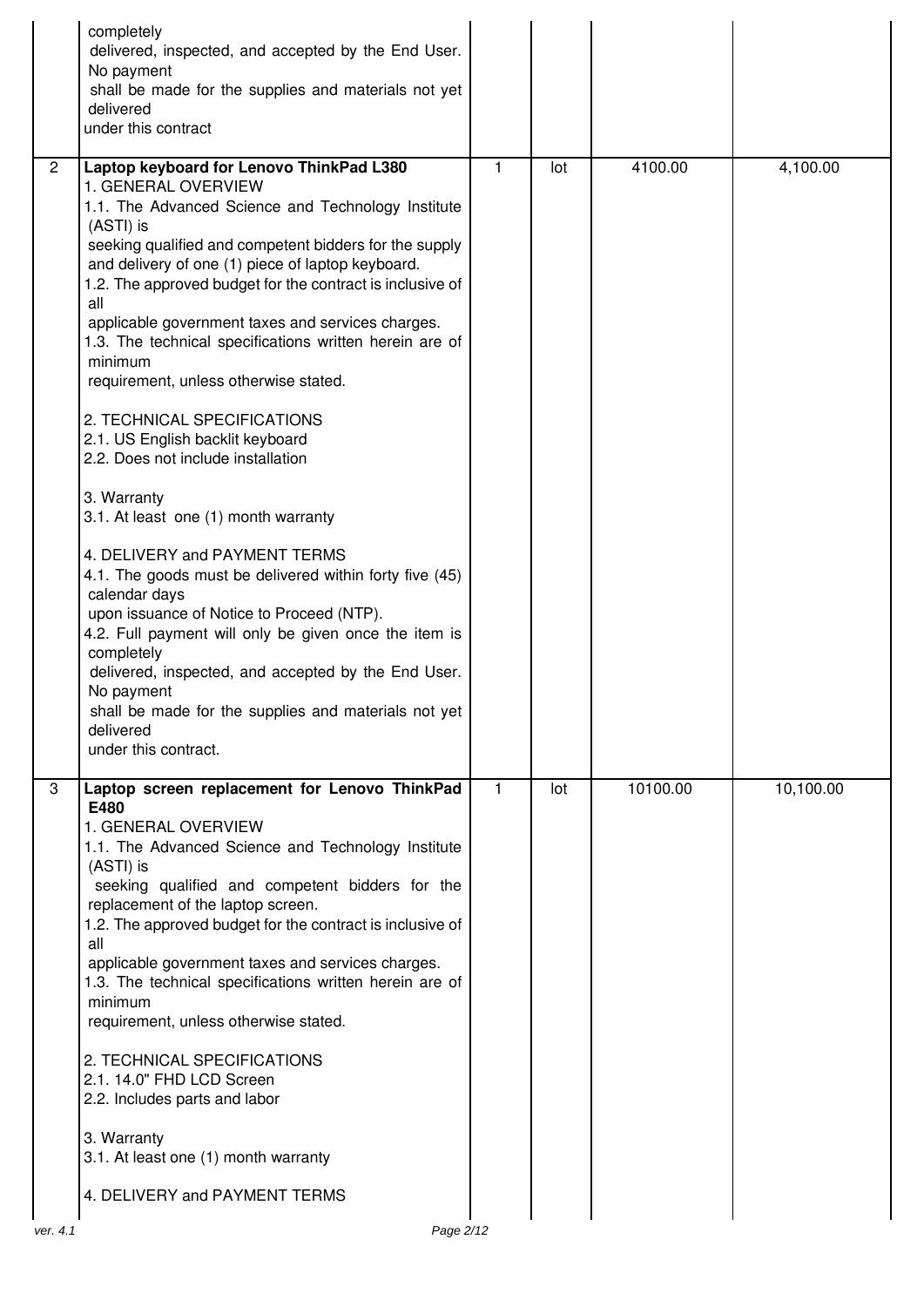|                | 4.1. The goods must be delivered within forty five (45)<br>calendar days<br>upon issuance of Notice to Proceed (NTP).<br>4.2. Full payment will only be given once the item is<br>completely<br>delivered, inspected, and accepted by the End User.<br>No payment<br>shall be made for the supplies and materials not yet<br>delivered<br>under this contract.                                                                                                                                                                                                                                                                                                                                                                                                                                                                                                                                                                                                                                                               |              |     |          |           |
|----------------|------------------------------------------------------------------------------------------------------------------------------------------------------------------------------------------------------------------------------------------------------------------------------------------------------------------------------------------------------------------------------------------------------------------------------------------------------------------------------------------------------------------------------------------------------------------------------------------------------------------------------------------------------------------------------------------------------------------------------------------------------------------------------------------------------------------------------------------------------------------------------------------------------------------------------------------------------------------------------------------------------------------------------|--------------|-----|----------|-----------|
| $\overline{4}$ | Laptop screen replacement for HP ProBook 440 G5<br>1. GENERAL OVERVIEW<br>1.1. The Advanced Science and Technology Institute<br>(ASTI) is<br>seeking qualified and competent bidders for the<br>replacement of the laptop screen.<br>1.2. The approved budget for the contract is inclusive of<br>all<br>applicable government taxes and services charges.<br>1.3. The technical specifications written herein are of<br>minimum<br>requirement, unless otherwise stated.<br>2. TECHNICAL SPECIFICATIONS<br>2.1. 14.0" LED Screen<br>2.2. Includes parts and labor<br>3. Warranty<br>3.1. At least one (1) month warranty<br>4. DELIVERY and PAYMENT TERMS<br>4.1. The goods must be delivered within forty five (45)<br>calendar days<br>upon issuance of Notice to Proceed (NTP).<br>4.2. Full payment will only be given once the item is<br>completely<br>delivered, inspected, and accepted by the End User.<br>No payment<br>shall be made for the supplies and materials not yet<br>delivered<br>under this contract. | $\mathbf{1}$ | lot | 6325.00  | 6,325.00  |
| 5              | Repair of laptop not turning on and laptop                                                                                                                                                                                                                                                                                                                                                                                                                                                                                                                                                                                                                                                                                                                                                                                                                                                                                                                                                                                   | 1.           | lot | 13750.00 | 13,750.00 |
|                | keyboard and battery for MacBook Pro A1708<br>1. GENERAL OVERVIEW<br>1.1. The Advanced Science and Technology Institute<br>(ASTI) is<br>seeking qualified and competent bidders for the repair<br>of the laptop that does not turn on and replacement of<br>the laptop keyboard and battery.<br>1.2. The approved budget for the contract is inclusive of<br>all<br>applicable government taxes and services charges.<br>1.3. The technical specifications written herein are of<br>minimum<br>requirement, unless otherwise stated.<br>2. TECHNICAL SPECIFICATIONS<br>2.1. US English backlit keyboard layout<br>2.2. Genuine or OEM battery                                                                                                                                                                                                                                                                                                                                                                                |              |     |          |           |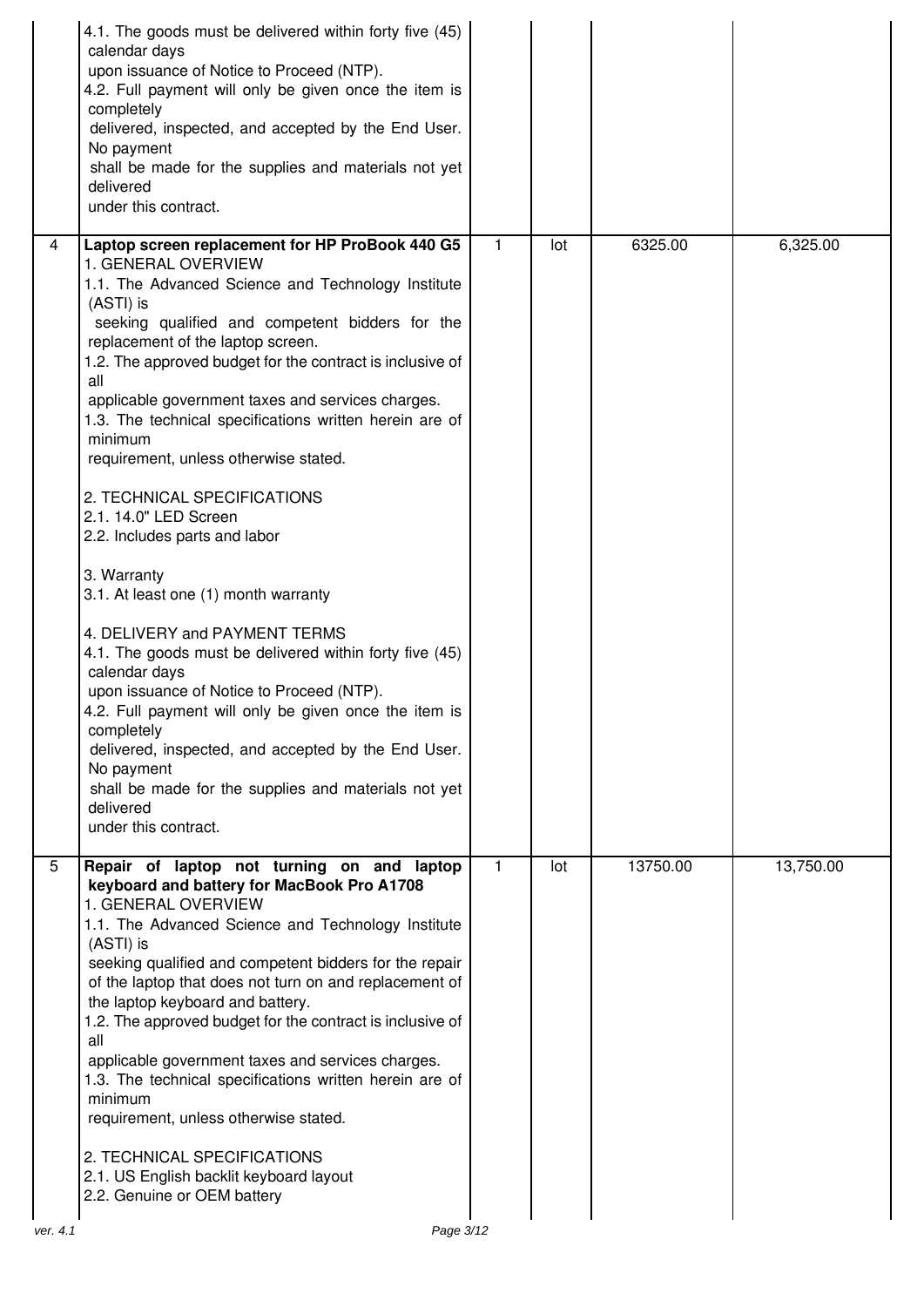|   | 2.3. Includes parts and labor                                                                                                                                                                                                                                                                                                                                                                                                                                                                                                                                                                                                                                                                                                                                                                                                                                                                                                                                                                                                                                                                       |              |     |         |          |
|---|-----------------------------------------------------------------------------------------------------------------------------------------------------------------------------------------------------------------------------------------------------------------------------------------------------------------------------------------------------------------------------------------------------------------------------------------------------------------------------------------------------------------------------------------------------------------------------------------------------------------------------------------------------------------------------------------------------------------------------------------------------------------------------------------------------------------------------------------------------------------------------------------------------------------------------------------------------------------------------------------------------------------------------------------------------------------------------------------------------|--------------|-----|---------|----------|
|   | 3. Warranty<br>3.1. At least one (1) month warranty<br>4. DELIVERY and PAYMENT TERMS<br>4.1. The goods must be delivered within forty five (45)<br>calendar days<br>upon issuance of Notice to Proceed (NTP).<br>4.2. Full payment will only be given once the item is<br>completely<br>delivered, inspected, and accepted by the End User.<br>No payment<br>shall be made for the supplies and materials not yet<br>delivered<br>under this contract.                                                                                                                                                                                                                                                                                                                                                                                                                                                                                                                                                                                                                                              |              |     |         |          |
| 6 | Repair of laptop not turning on and broken hinge<br>for MSI GL63 8SE<br>1. GENERAL OVERVIEW<br>1.1. The Advanced Science and Technology Institute<br>(ASTI) is<br>seeking qualified and competent bidders for the repair<br>of the laptop that does not turn on and laptop hinge.<br>1.2. The approved budget for the contract is inclusive of<br>all<br>applicable government taxes and services charges.<br>1.3. The technical specifications written herein are of<br>minimum<br>requirement, unless otherwise stated.<br>2. TECHNICAL SPECIFICATIONS<br>2.1. Issue: No power and broken laptop hinge<br>2.2. Includes parts and labor<br>3. Warranty<br>3.1. At least one (1) month warranty<br>4. DELIVERY and PAYMENT TERMS<br>4.1. The goods must be delivered within forty five (45)<br>calendar days<br>upon issuance of Notice to Proceed (NTP).<br>4.2. Full payment will only be given once the item is<br>completely<br>delivered, inspected, and accepted by the End User.<br>No payment<br>shall be made for the supplies and materials not yet<br>delivered<br>under this contract. | 1            | lot | 6050.00 | 6,050.00 |
| 7 | Laptop screen replacement for Lenovo ThinkPad<br>E490<br>1. GENERAL OVERVIEW<br>1.1. The Advanced Science and Technology Institute<br>(ASTI) is<br>seeking qualified and competent bidders for the<br>replacement of the laptop screen.<br>1.2. The approved budget for the contract is inclusive of<br>all<br>applicable government taxes and services charges.<br>1.3. The technical specifications written herein are of                                                                                                                                                                                                                                                                                                                                                                                                                                                                                                                                                                                                                                                                         | $\mathbf{1}$ | lot | 8700.00 | 8,700.00 |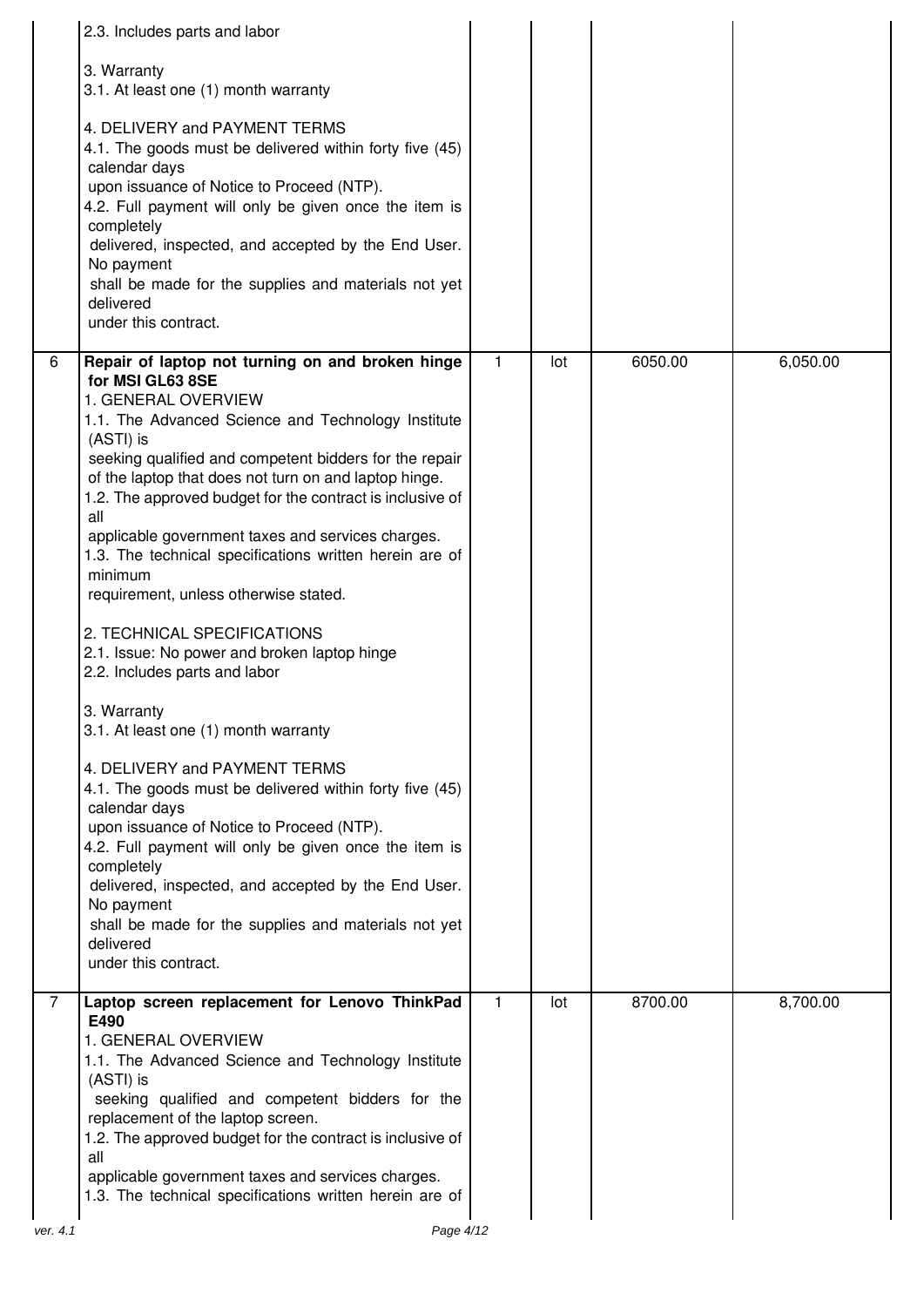|          | minimum<br>requirement, unless otherwise stated.                                                                                                                                                                                                                                                                                                                                                |             |     |          |           |
|----------|-------------------------------------------------------------------------------------------------------------------------------------------------------------------------------------------------------------------------------------------------------------------------------------------------------------------------------------------------------------------------------------------------|-------------|-----|----------|-----------|
|          | 2. TECHNICAL SPECIFICATIONS<br>2.1. 14.0" LCD Screen<br>2.2. Includes parts and labor                                                                                                                                                                                                                                                                                                           |             |     |          |           |
|          | 3. Warranty<br>3.1. At least one (1) month warranty                                                                                                                                                                                                                                                                                                                                             |             |     |          |           |
|          | 4. DELIVERY and PAYMENT TERMS<br>4.1. The goods must be delivered within forty five (45)<br>calendar days<br>upon issuance of Notice to Proceed (NTP).<br>4.2. Full payment will only be given once the item is<br>completely<br>delivered, inspected, and accepted by the End User.<br>No payment<br>shall be made for the supplies and materials not yet<br>delivered<br>under this contract. |             |     |          |           |
| 8        | Repair of laptop not turning on for HP ProBook 440<br>G <sub>5</sub>                                                                                                                                                                                                                                                                                                                            | 1           | lot | 2750.00  | 2,750.00  |
|          | 1. GENERAL OVERVIEW<br>1.1. The Advanced Science and Technology Institute                                                                                                                                                                                                                                                                                                                       |             |     |          |           |
|          | (ASTI) is<br>seeking qualified and competent bidders for the repair                                                                                                                                                                                                                                                                                                                             |             |     |          |           |
|          | of the laptop that does not turn on.<br>1.2. The approved budget for the contract is inclusive of<br>all                                                                                                                                                                                                                                                                                        |             |     |          |           |
|          | applicable government taxes and services charges.<br>1.3. The technical specifications written herein are of<br>minimum<br>requirement, unless otherwise stated.                                                                                                                                                                                                                                |             |     |          |           |
|          | 2. TECHNICAL SPECIFICATIONS<br>2.1. Issue: No power<br>2.2. Includes parts and labor                                                                                                                                                                                                                                                                                                            |             |     |          |           |
|          | 3. Warranty<br>3.1. At least one (1) month warranty                                                                                                                                                                                                                                                                                                                                             |             |     |          |           |
|          | 4. DELIVERY and PAYMENT TERMS<br>4.1. The goods must be delivered within forty five (45)<br>calendar days                                                                                                                                                                                                                                                                                       |             |     |          |           |
|          | upon issuance of Notice to Proceed (NTP).<br>4.2. Full payment will only be given once the item is                                                                                                                                                                                                                                                                                              |             |     |          |           |
|          | completely<br>delivered, inspected, and accepted by the End User.<br>No payment<br>shall be made for the supplies and materials not yet                                                                                                                                                                                                                                                         |             |     |          |           |
|          | delivered<br>under this contract.                                                                                                                                                                                                                                                                                                                                                               |             |     |          |           |
| 9        | BIOS POST password reset for HP ProBook 440 G7<br>1. GENERAL OVERVIEW<br>1.1. The Advanced Science and Technology Institute<br>(ASTI) is<br>seeking qualified and competent bidders for the                                                                                                                                                                                                     | $\mathbf 1$ | lot | 11000.00 | 11,000.00 |
| ver. 4.1 | removal of the BIOS POST Password screen before<br>Page 5/12                                                                                                                                                                                                                                                                                                                                    |             |     |          |           |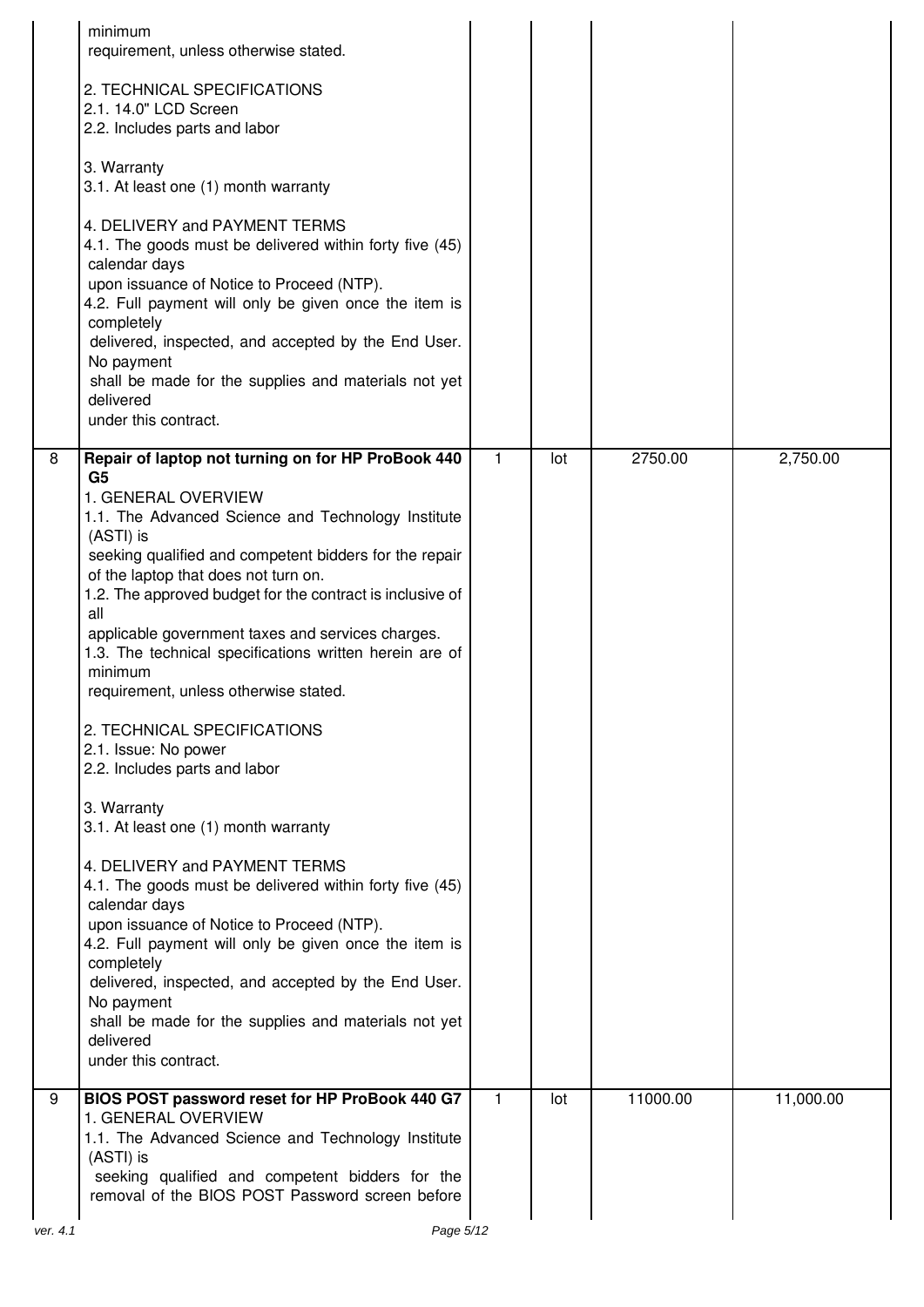| Windows OS boots.<br>1.2. The approved budget for the contract is inclusive of<br>all<br>applicable government taxes and services charges.<br>1.3. The technical specifications written herein are of<br>minimum<br>requirement, unless otherwise stated.<br>2. TECHNICAL SPECIFICATIONS<br>2.1. Issue: BIOS POST password reset<br>2.2. Includes parts and labor<br>3. Warranty<br>3.1. At least one (1) month warranty<br>4. DELIVERY and PAYMENT TERMS<br>4.1. The goods must be delivered within forty five (45)<br>calendar days<br>upon issuance of Notice to Proceed (NTP).<br>4.2. Full payment will only be given once the item is<br>completely<br>delivered, inspected, and accepted by the End User.<br>No payment<br>shall be made for the supplies and materials not yet<br>delivered<br>under this contract.<br>10 <sup>1</sup><br>Laptop solid state drive and hard drive caddy for                                                                                              | 5 | lot | 5225.00 | 26,125.00 |
|--------------------------------------------------------------------------------------------------------------------------------------------------------------------------------------------------------------------------------------------------------------------------------------------------------------------------------------------------------------------------------------------------------------------------------------------------------------------------------------------------------------------------------------------------------------------------------------------------------------------------------------------------------------------------------------------------------------------------------------------------------------------------------------------------------------------------------------------------------------------------------------------------------------------------------------------------------------------------------------------------|---|-----|---------|-----------|
| <b>Asus K55VJ-SX074</b><br>1. GENERAL OVERVIEW<br>1.1. The Advanced Science and Technology Institute<br>(ASTI) is<br>seeking qualified and competent bidders for the supply<br>and delivery of five (5) pieces of solid state drive and<br>hard drive caddy.<br>1.2. The approved budget for the contract is inclusive of<br>all<br>applicable government taxes and services charges.<br>1.3. The technical specifications written herein are of<br>minimum<br>requirement, unless otherwise stated.<br>2. TECHNICAL SPECIFICATIONS<br>2.1. 500GB SSD 2.5" SATA<br>2.2. 12.7mm HDD/SSD SATA Hard Drive Caddy<br>2.3. Does not include installation<br>3. Warranty<br>3.1. At least one (1) year warranty<br>4. DELIVERY and PAYMENT TERMS<br>4.1. The goods must be delivered within forty five (45)<br>calendar days<br>upon issuance of Notice to Proceed (NTP).<br>4.2. Full payment will only be given once the item is<br>completely<br>delivered, inspected, and accepted by the End User. |   |     |         |           |
| No payment<br>shall be made for the supplies and materials not yet<br>delivered                                                                                                                                                                                                                                                                                                                                                                                                                                                                                                                                                                                                                                                                                                                                                                                                                                                                                                                  |   |     |         |           |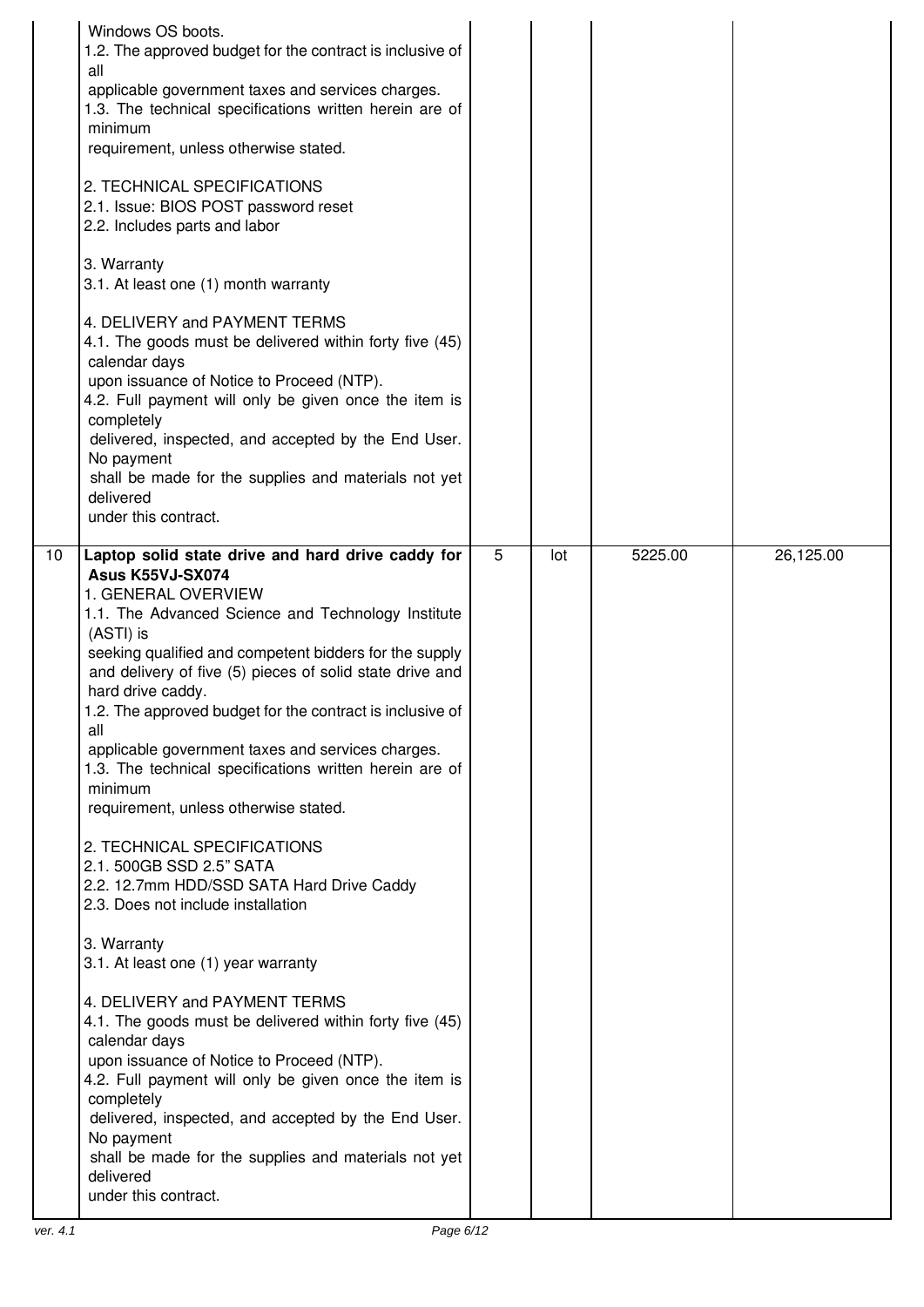| 11 | Power supply for Grandstream GXP2120                                                                     | 1              | pc | 1650.00 | 1,650.00 |
|----|----------------------------------------------------------------------------------------------------------|----------------|----|---------|----------|
|    | 1. GENERAL OVERVIEW                                                                                      |                |    |         |          |
|    | 1.1. The Advanced Science and Technology Institute                                                       |                |    |         |          |
|    | (ASTI) is                                                                                                |                |    |         |          |
|    | seeking qualified and competent bidders for the supply<br>and delivery of one (1) piece of power supply. |                |    |         |          |
|    | 1.2. The approved budget for the contract is inclusive of                                                |                |    |         |          |
|    | all                                                                                                      |                |    |         |          |
|    | applicable government taxes and services charges.                                                        |                |    |         |          |
|    | 1.3. The technical specifications written herein are of                                                  |                |    |         |          |
|    | minimum                                                                                                  |                |    |         |          |
|    | requirement, unless otherwise stated.                                                                    |                |    |         |          |
|    | 2. TECHNICAL SPECIFICATIONS                                                                              |                |    |         |          |
|    | 2.1. Input: 100-240VAC 50-60Hz; Output: +5VDC;                                                           |                |    |         |          |
|    | 800mA                                                                                                    |                |    |         |          |
|    | 2.2. Does not include installation                                                                       |                |    |         |          |
|    |                                                                                                          |                |    |         |          |
|    | 3. Warranty                                                                                              |                |    |         |          |
|    | 3.1. At least 1 Week warranty                                                                            |                |    |         |          |
|    | 4. DELIVERY and PAYMENT TERMS                                                                            |                |    |         |          |
|    | 4.1. The goods must be delivered within forty five (45)                                                  |                |    |         |          |
|    | calendar days                                                                                            |                |    |         |          |
|    | upon issuance of Notice to Proceed (NTP).                                                                |                |    |         |          |
|    | 4.2. Full payment will only be given once the item is                                                    |                |    |         |          |
|    | completely                                                                                               |                |    |         |          |
|    | delivered, inspected, and accepted by the End User.                                                      |                |    |         |          |
|    | No payment                                                                                               |                |    |         |          |
|    | shall be made for the supplies and materials not yet<br>delivered                                        |                |    |         |          |
|    | under this contract.                                                                                     |                |    |         |          |
|    |                                                                                                          |                |    |         |          |
| 12 | Power supply for Polycom SoundPoint IP 320 SIP                                                           | $\overline{2}$ | pc | 2750.00 | 5,500.00 |
|    | 1. GENERAL OVERVIEW                                                                                      |                |    |         |          |
|    | 1.1. The Advanced Science and Technology Institute                                                       |                |    |         |          |
|    | (ASTI) is<br>seeking qualified and competent bidders for the supply                                      |                |    |         |          |
|    | and delivery of two (2) pieces of power supply.                                                          |                |    |         |          |
|    | 1.2. The approved budget for the contract is inclusive of                                                |                |    |         |          |
|    | all                                                                                                      |                |    |         |          |
|    |                                                                                                          |                |    |         |          |
|    | applicable government taxes and services charges.                                                        |                |    |         |          |
|    | 1.3. The technical specifications written herein are of                                                  |                |    |         |          |
|    | minimum                                                                                                  |                |    |         |          |
|    | requirement, unless otherwise stated.                                                                    |                |    |         |          |
|    |                                                                                                          |                |    |         |          |
|    | 2. TECHNICAL SPECIFICATIONS                                                                              |                |    |         |          |
|    | 2.1. Input: 100-240VAC 50-60Hz; Output: +24VDC;<br>500 mA                                                |                |    |         |          |
|    | 2.2. Does not include installation                                                                       |                |    |         |          |
|    |                                                                                                          |                |    |         |          |
|    | 3. Warranty                                                                                              |                |    |         |          |
|    | 3.1. At least one (1) week warranty                                                                      |                |    |         |          |
|    | 4. DELIVERY and PAYMENT TERMS                                                                            |                |    |         |          |
|    | 4.1. The goods must be delivered within forty five (45)                                                  |                |    |         |          |
|    | calendar days                                                                                            |                |    |         |          |
|    | upon issuance of Notice to Proceed (NTP).                                                                |                |    |         |          |
|    | 4.2. Full payment will only be given once the item is                                                    |                |    |         |          |
|    | completely                                                                                               |                |    |         |          |
|    | delivered, inspected, and accepted by the End User.                                                      |                |    |         |          |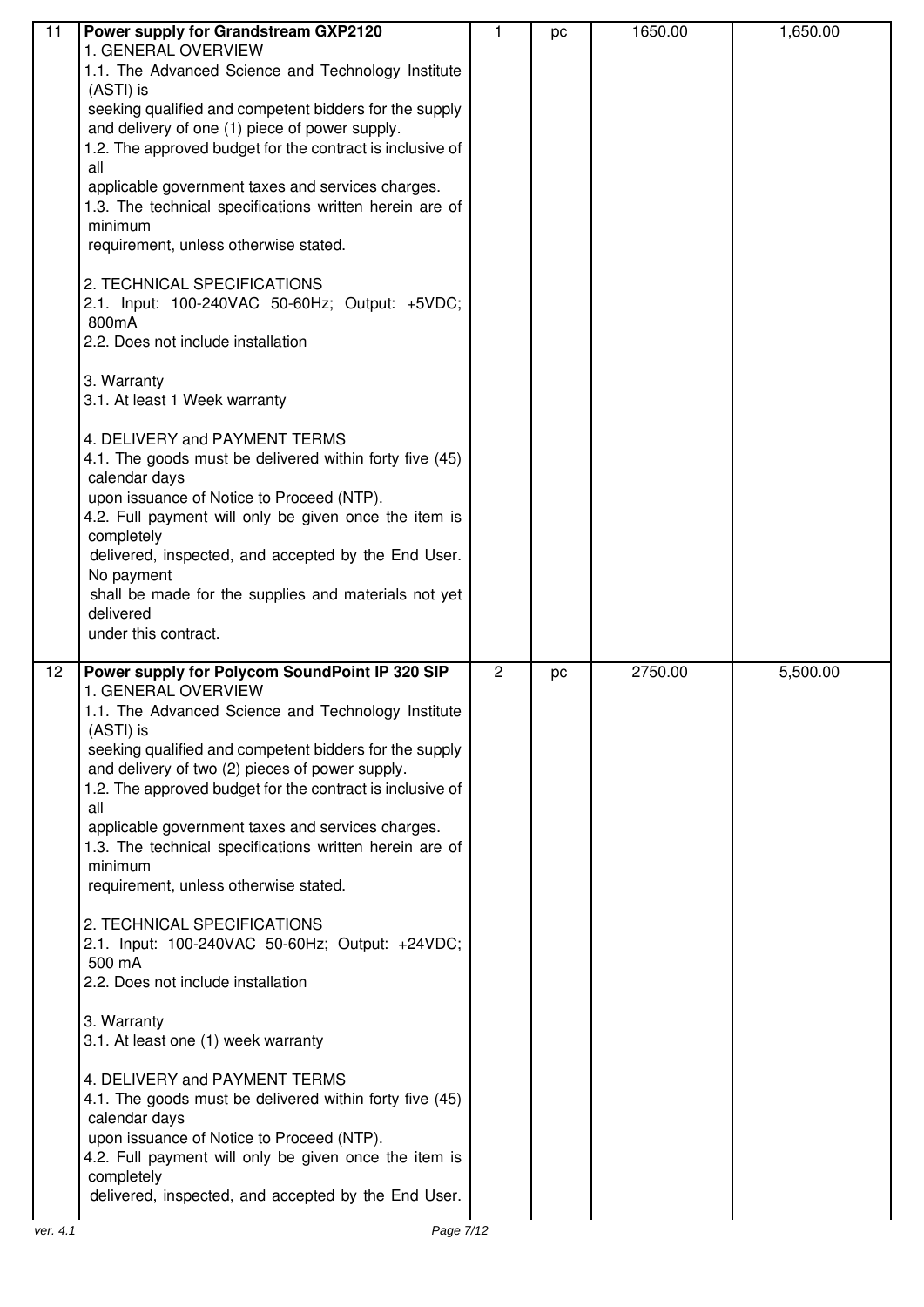|          | No payment<br>shall be made for the supplies and materials not yet<br>delivered<br>under this contract.                                                                                                                                                                                                                                                                                                                                                                                                                                                                                                                                                                                                                                                                                                                                                                                                                                                                                                                                                            |              |     |         |          |
|----------|--------------------------------------------------------------------------------------------------------------------------------------------------------------------------------------------------------------------------------------------------------------------------------------------------------------------------------------------------------------------------------------------------------------------------------------------------------------------------------------------------------------------------------------------------------------------------------------------------------------------------------------------------------------------------------------------------------------------------------------------------------------------------------------------------------------------------------------------------------------------------------------------------------------------------------------------------------------------------------------------------------------------------------------------------------------------|--------------|-----|---------|----------|
| 13       | Laptop WIFI card for Lenovo ThinkPad L390<br>1. GENERAL OVERVIEW<br>1.1. The Advanced Science and Technology Institute<br>(ASTI) is<br>seeking qualified and competent bidders for the supply<br>and delivery of one (1) piece of laptop WIFI card.<br>1.2. The approved budget for the contract is inclusive of<br>all<br>applicable government taxes and services charges.<br>1.3. The technical specifications written herein are of<br>minimum<br>requirement, unless otherwise stated.<br>2. TECHNICAL SPECIFICATIONS<br>2.1. Intel Wireless AC 9560 + BT 5.0<br>2.2. Does not include installation<br>3. Warranty<br>3.1. At least one (1) month warranty<br>4. DELIVERY and PAYMENT TERMS<br>4.1. The goods must be delivered within forty five (45)<br>calendar days<br>upon issuance of Notice to Proceed (NTP).<br>4.2. Full payment will only be given once the item is<br>completely<br>delivered, inspected, and accepted by the End User.<br>No payment<br>shall be made for the supplies and materials not yet<br>delivered<br>under this contract. | 1            | pc  | 1650.00 | 1,650.00 |
| 14       | Desktop memory and solid-state drive for Lenovo<br><b>S500</b><br>1. GENERAL OVERVIEW<br>1.1. The Advanced Science and Technology Institute<br>(ASTI) is<br>seeking qualified and competent bidders for the supply<br>and delivery of one (1) piece of memory and solid state<br>drive.<br>1.2. The approved budget for the contract is inclusive of<br>all<br>applicable government taxes and services charges.<br>1.3. The technical specifications written herein are of<br>minimum<br>requirement, unless otherwise stated.<br>2. TECHNICAL SPECIFICATIONS<br>1600Mhz<br>(1RX8)<br>2.1.<br>8GB<br>DDR <sub>3</sub><br>PC3L-12800U-11-13-A1)<br>2.2. 256GB SATA SSD 2.5"<br>2.3. Does not include installation<br>3. Warranty<br>3.1. At least one (1) year warranty                                                                                                                                                                                                                                                                                            | $\mathbf{1}$ | lot | 5170.00 | 5,170.00 |
| ver. 4.1 | Page 8/12                                                                                                                                                                                                                                                                                                                                                                                                                                                                                                                                                                                                                                                                                                                                                                                                                                                                                                                                                                                                                                                          |              |     |         |          |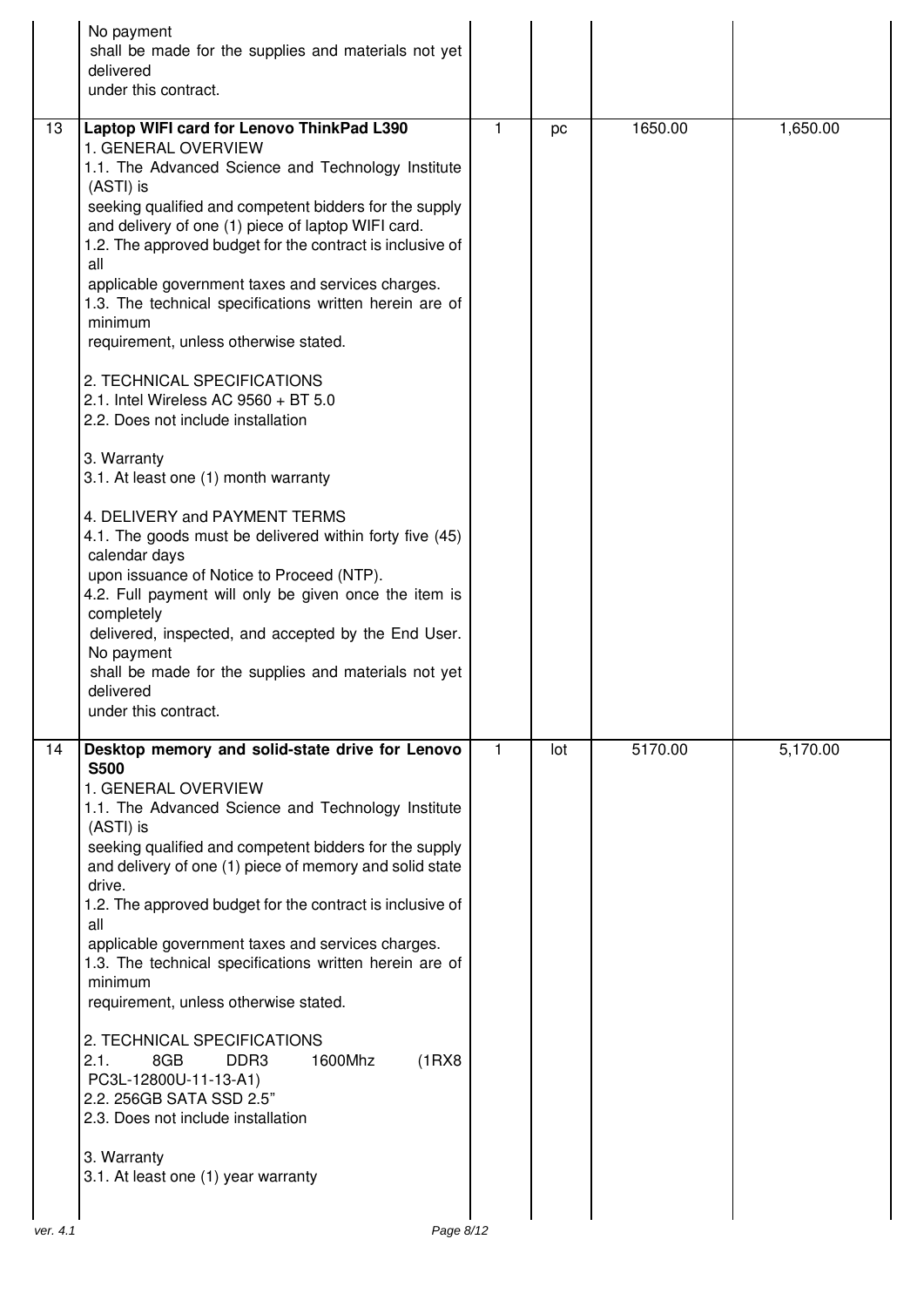|          | 4. DELIVERY and PAYMENT TERMS<br>4.1. The goods must be delivered within forty five (45)<br>calendar days<br>upon issuance of Notice to Proceed (NTP).<br>4.2. Full payment will only be given once the item is<br>completely<br>delivered, inspected, and accepted by the End User.<br>No payment<br>shall be made for the supplies and materials not yet<br>delivered<br>under this contract.                                                                                                                                                                                                                                                                                                                                                                                                                                                                                                                                                                                                                                    |   |     |         |          |
|----------|------------------------------------------------------------------------------------------------------------------------------------------------------------------------------------------------------------------------------------------------------------------------------------------------------------------------------------------------------------------------------------------------------------------------------------------------------------------------------------------------------------------------------------------------------------------------------------------------------------------------------------------------------------------------------------------------------------------------------------------------------------------------------------------------------------------------------------------------------------------------------------------------------------------------------------------------------------------------------------------------------------------------------------|---|-----|---------|----------|
| 15       | Laptop keyboard and battery for Lenovo ThinkPad<br>X260<br>1. GENERAL OVERVIEW<br>1.1. The Advanced Science and Technology Institute<br>(ASTI) is<br>seeking qualified and competent bidders for the supply<br>and delivery of one (1) piece of laptop keyboard and<br>battery.<br>1.2. The approved budget for the contract is inclusive of<br>all<br>applicable government taxes and services charges.<br>1.3. The technical specifications written herein are of<br>minimum<br>requirement, unless otherwise stated.<br>2. TECHNICAL SPECIFICATIONS<br>2.1. US English backlit keyboard<br>2.2. (3cell Li-ion 23.2 Wh Front)<br>2.3. Does not include installation<br>3. Warranty<br>3.1. At least one (1) month warranty<br>4. DELIVERY and PAYMENT TERMS<br>4.1. The goods must be delivered within forty five (45)<br>calendar days<br>upon issuance of Notice to Proceed (NTP).<br>4.2. Full payment will only be given once the item is<br>completely<br>delivered, inspected, and accepted by the End User.<br>No payment | 1 | lot | 5720.00 | 5,720.00 |
|          | shall be made for the supplies and materials not yet<br>delivered<br>under this contract.                                                                                                                                                                                                                                                                                                                                                                                                                                                                                                                                                                                                                                                                                                                                                                                                                                                                                                                                          |   |     |         |          |
| 16       | Laptop battery for Asus K55VJ-SX074<br>1. GENERAL OVERVIEW<br>1.1. The Advanced Science and Technology Institute<br>(ASTI) is<br>seeking qualified and competent bidders for the supply<br>and delivery of one (1) piece of laptop battery.<br>1.2. The approved budget for the contract is inclusive of<br>all<br>applicable government taxes and services charges.<br>1.3. The technical specifications written herein are of<br>minimum<br>requirement, unless otherwise stated.<br>2. TECHNICAL SPECIFICATIONS                                                                                                                                                                                                                                                                                                                                                                                                                                                                                                                 | 1 | pc  | 2750.00 | 2,750.00 |
| ver. 4.1 | Page 9/12                                                                                                                                                                                                                                                                                                                                                                                                                                                                                                                                                                                                                                                                                                                                                                                                                                                                                                                                                                                                                          |   |     |         |          |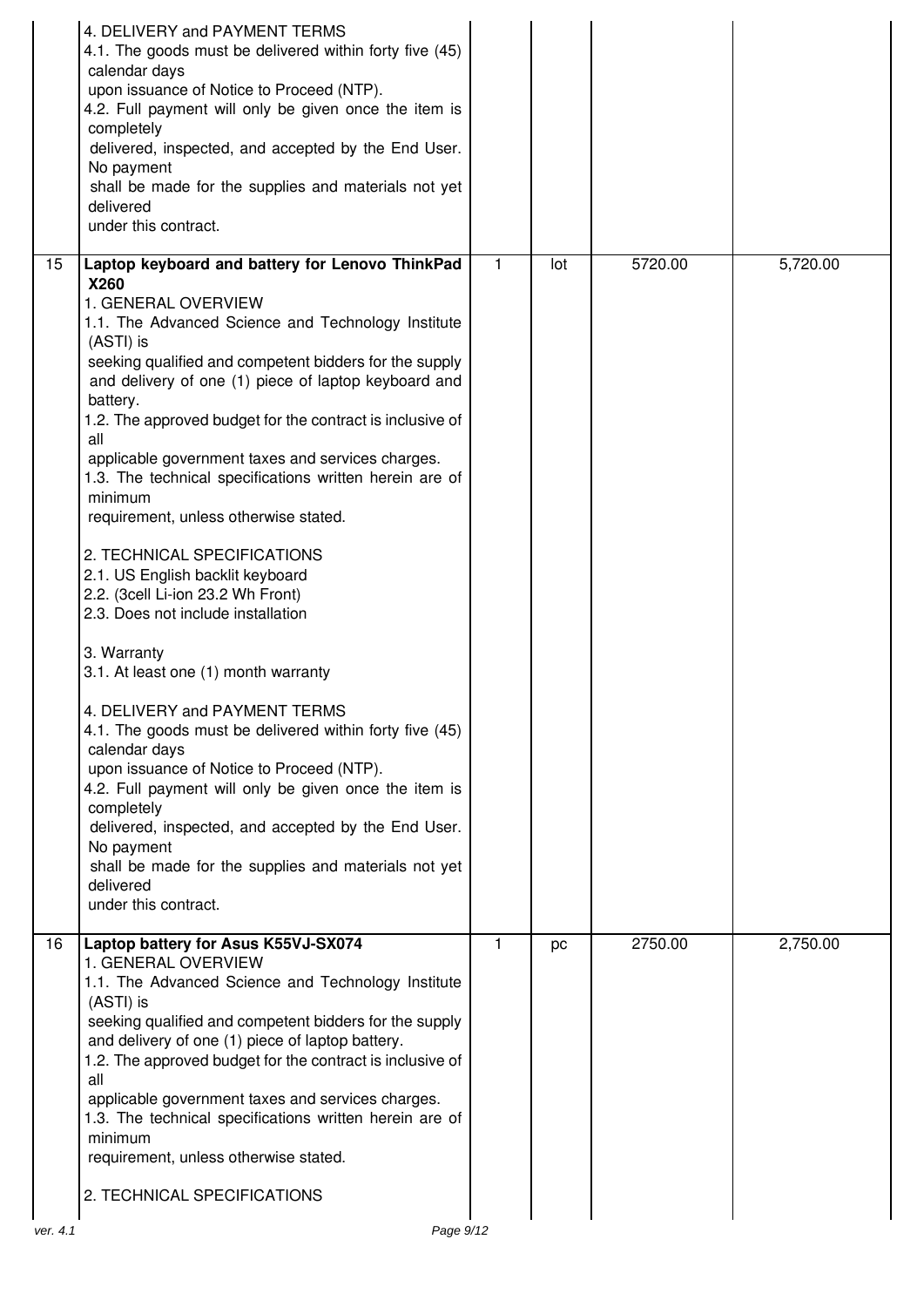|                 | 2.1. 56Wh, 6cells 5200mAh<br>2.2. Does not include installation                                                                                                                                                                                                                                           |              |    |         |          |
|-----------------|-----------------------------------------------------------------------------------------------------------------------------------------------------------------------------------------------------------------------------------------------------------------------------------------------------------|--------------|----|---------|----------|
|                 | 3. Warranty<br>3.1. At least one (1) month warranty                                                                                                                                                                                                                                                       |              |    |         |          |
|                 | 4. DELIVERY and PAYMENT TERMS<br>4.1. The goods must be delivered within forty five (45)<br>calendar days<br>upon issuance of Notice to Proceed (NTP).                                                                                                                                                    |              |    |         |          |
|                 | 4.2. Full payment will only be given once the item is<br>completely<br>delivered, inspected, and accepted by the End User.<br>No payment                                                                                                                                                                  |              |    |         |          |
|                 | shall be made for the supplies and materials not yet<br>delivered<br>under this contract.                                                                                                                                                                                                                 |              |    |         |          |
| $\overline{17}$ | Laptop battery for MacBook Pro A1286<br>1. GENERAL OVERVIEW<br>1.1. The Advanced Science and Technology Institute<br>(ASTI) is<br>seeking qualified and competent bidders for the supply<br>and delivery of one (1) piece of laptop battery.<br>1.2. The approved budget for the contract is inclusive of | $\mathbf{1}$ | pc | 4675.00 | 4,675.00 |
|                 | all<br>applicable government taxes and services charges.<br>1.3. The technical specifications written herein are of<br>minimum<br>requirement, unless otherwise stated.                                                                                                                                   |              |    |         |          |
|                 | 2. TECHNICAL SPECIFICATIONS<br>2.2. Genuine or OEM battery<br>2.3. Does not include installation                                                                                                                                                                                                          |              |    |         |          |
|                 | 3. Warranty<br>3.1. At least one (1) month warranty                                                                                                                                                                                                                                                       |              |    |         |          |
|                 | 4. DELIVERY and PAYMENT TERMS<br>4.1. The goods must be delivered within forty five (45)<br>calendar days<br>upon issuance of Notice to Proceed (NTP).<br>4.2. Full payment will only be given once the item is                                                                                           |              |    |         |          |
|                 | completely<br>delivered, inspected, and accepted by the End User.<br>No payment<br>shall be made for the supplies and materials not yet<br>delivered<br>under this contract.                                                                                                                              |              |    |         |          |
| $\overline{18}$ | Laptop battery for Lenovo G40-80                                                                                                                                                                                                                                                                          | $\mathbf{1}$ | pc | 3300.00 | 3,300.00 |
|                 | 1. GENERAL OVERVIEW<br>1.1. The Advanced Science and Technology Institute<br>(ASTI) is<br>seeking qualified and competent bidders for the supply<br>and delivery of one (1) piece of laptop battery.<br>1.2. The approved budget for the contract is inclusive of<br>all                                  |              |    |         |          |
|                 | applicable government taxes and services charges.<br>1.3. The technical specifications written herein are of<br>minimum                                                                                                                                                                                   |              |    |         |          |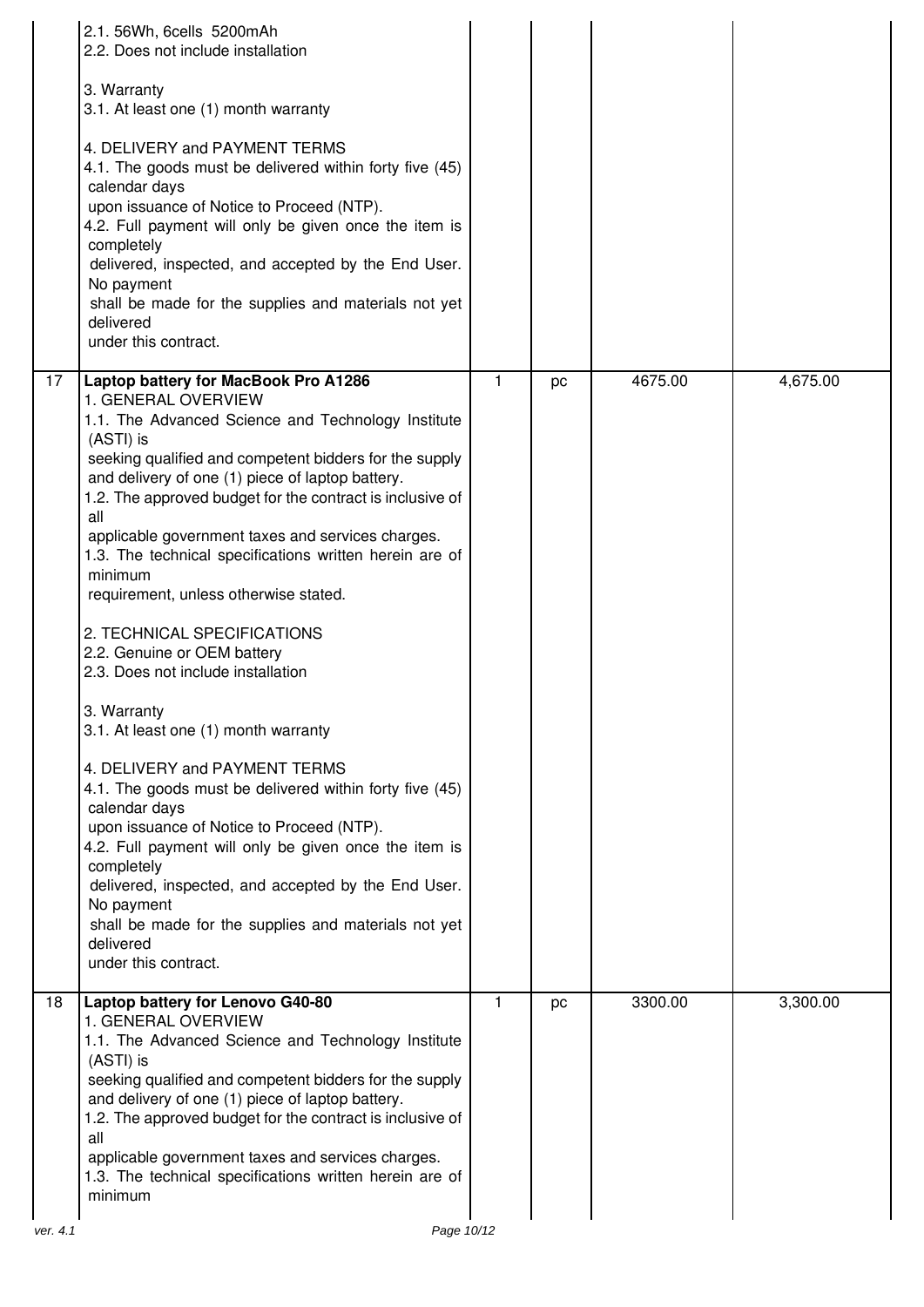| TOTAL APPROVED BUDGET FOR THE CONTRACT (ABC):                                                                                                                                                                                                                                        |  | Php 122,315.00 |
|--------------------------------------------------------------------------------------------------------------------------------------------------------------------------------------------------------------------------------------------------------------------------------------|--|----------------|
| No payment<br>shall be made for the supplies and materials not yet<br>delivered<br>under this contract.                                                                                                                                                                              |  |                |
| 4. DELIVERY and PAYMENT TERMS<br>4.1. The goods must be delivered within forty five (45)<br>calendar days<br>upon issuance of Notice to Proceed (NTP).<br>4.2. Full payment will only be given once the item is<br>completely<br>delivered, inspected, and accepted by the End User. |  |                |
| 2. TECHNICAL SPECIFICATIONS<br>2.2. 41 Wh, 2900mAh, 14.4V 4 Cell Li-ion<br>2.3. Does not include installation<br>3. Warranty<br>3.1. At least one (1) month warranty                                                                                                                 |  |                |
| requirement, unless otherwise stated.                                                                                                                                                                                                                                                |  |                |

# **GUIDELINES**

#### **A. Content and Format of Quotations**

- 1. The Quotation/s must include the RFQ Number or the PR Number indicated above
- 2. Bidders must specify the BRAND NAMES and MODEL NAMES/NUMBER for the following goods:
	- a. Computer and electronic equipment and its accessories or peripherals
	- b. Software applications, programs, and digital licenses
	- c. Commercial off-the-shelf electronic devices or components
- 3. The Quotation/s must indicate the registered business name of the company (or individual), business address and contact number. It must also include the full name and signature of the company's authorized representative.
- 4. BIR Certificate of Registration for new DOST-ASTI suppliers.

#### **B. Eligibiliy Requirements**

Pursuant to Annex "H" or Consolidated Guidelines for the Alternative Methods of Procurement of the 2016 Implementing Rules and Regulations (IRR) of Republic Act (RA) No. 9184, the following documents shall be submitted except for Repeat Order, Shopping under Section 52.1(a), and Negotiated Procurement under Sections 53.1 (Two-Failed Biddings), and 53.5 (Agency-to-Agency):

#### **For Procurement of Goods**

- 1. Upon submission of quotation
	- a. Valid PhilGEPS Registration Number / Organization ID
	- b. Valid Mayor's/Business Permit
- 2. Upon issuance of Notice of Award (NOA)
	- a. Omnibus Sworn Statement (shall be required only for procurement projects with ABC above P50,000.00)
	- b. Income/Business Tax Return (For ABCs above P500,000.00)

#### **For Procurement of Infrastructure**

- 1. Upon submission of quotation
	- a. Valid PhilGEPS Registration Number / Organization ID
	- b. Valid Mayor's/Business Permit
	- c. Valid PCAB License
- 2. Upon issuance of NOA